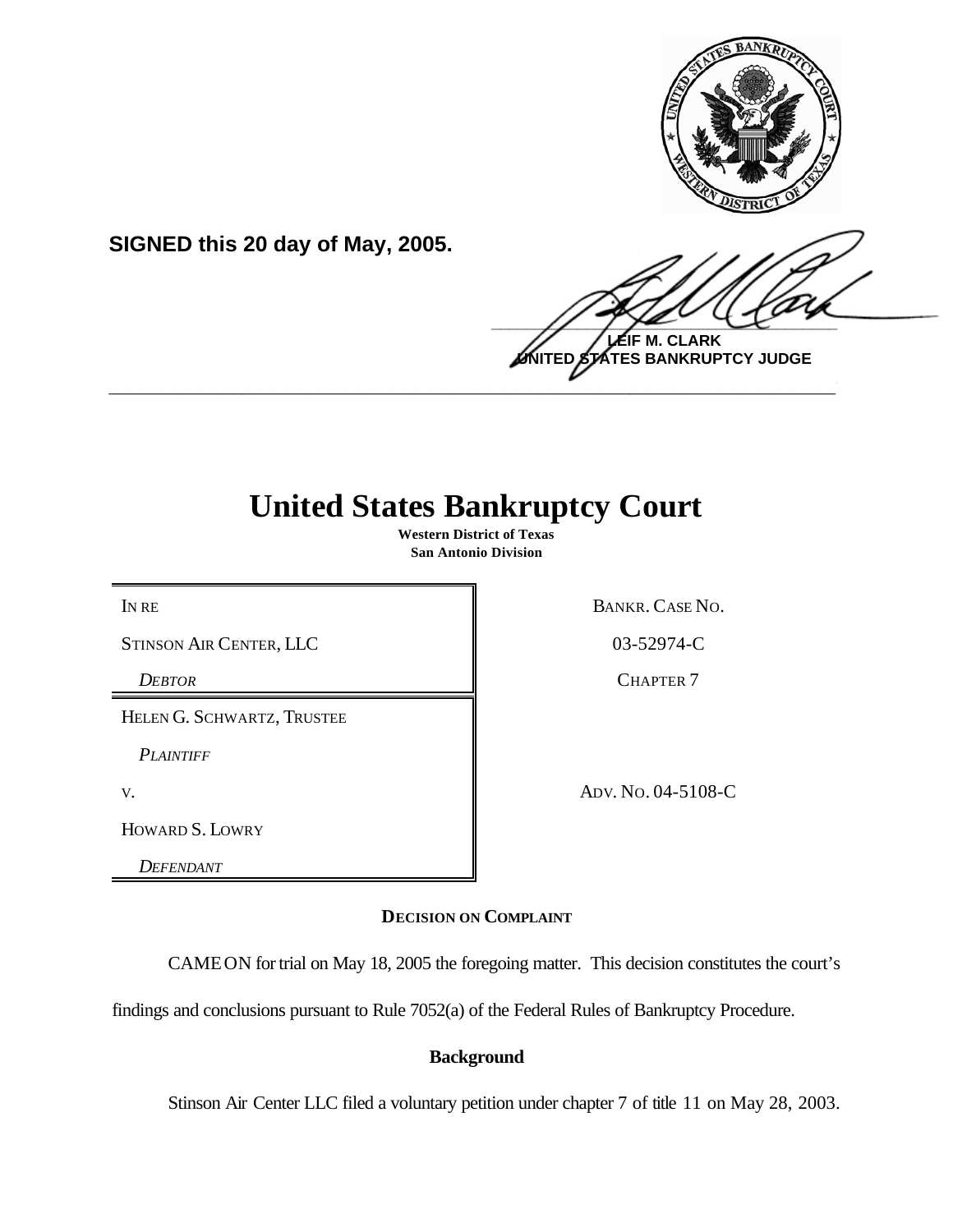Helen G. Schwartz was appointed as trustee. On August 11, 2004, the trustee initiated this complaint against Howard B. Lowry, to recover transfers made to him pre-petition by the debtor. An answer and counterclaim was filed. The court dismissed the counterclaim. The complaint went to trial on May 18, 2005. At the conclusion of the case, and after both parties had closed, the court took the case under submission.

### **Findings of Fact**

StinsonAir Center, LLC, was a limited liability corporation formed under the laws of the state of Texas in 1998. Howard B. Lowry was the sole shareholder, chief executive officer, and member of the LLC. During the one year period preceding the filing, Howard B. Lowry received at least \$85,000 from the debtor. Lowry never received a salary fromthe corporation. The corporation never withheld income taxes from any distributions it made to Lowry. Lowry was not an employee of Stinson. Lowry did take draws out of the corporation, as needed to cover his living expenses. Lowry never produced, nor did Stinson have in its possession as of the filing, any corporate minute books or similar corporate documentation to reflect whether any distributions were ever authorized to be made to Lowry in his capacity as an equityowner. Lowry actively managed the corporation's business affairs during the entire one year period prior to filing (and well before that time as well).

Stinson was insolvent during the one year period prior to filing the petition. The "other assets" item on the Stinson Air Center balance sheet did not have any value to the corporation. Stinson had no equity ownership interest in any of the entities listed as "other assets," and did not have any documentation to demonstrate that these entities had loaned any money or services to the debtor. Lowry owned all of the named entities 100%, and owned Warbird Training 50%. All of the entities were non-operating entities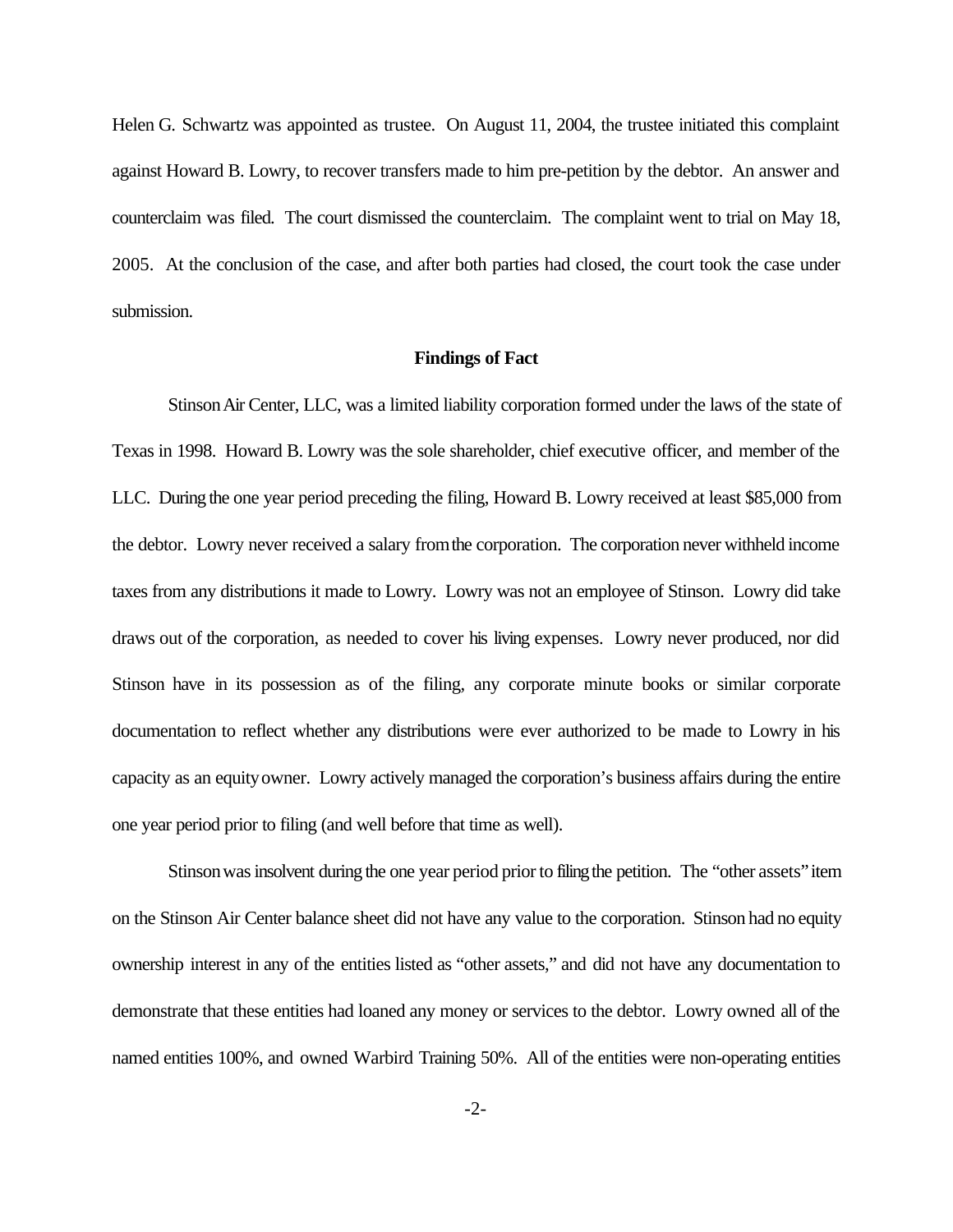which owned aircraft which were then used by Stinson in its operations. The balance sheet continued to carrythe "value"ofthese "other assets" at a static number for the entire period, indicating that the number did not reflect active, ongoing intercompany transactions. These "other assets" were also never listed as assets in any way on the debtor's bankruptcy schedules. The court concludes that no value should therefore be attributed to these "other assets" on the balance sheet. As such, Stinson was balance sheet insolvency for the period reflected in the balance sheets through at least January 28, 2003.

Stinson was not paying its debts in the ordinary course as they came due. Its single most important debt was to the City of San Antonio, for the space it leased for its air operations. Though the lease was not terminated as of filing, it was woefully behind by the filing date, and the debtor had fallen behind on lease payments prior to May 28, 2002. The debtor was also unable to repay student deposits. Its checking account showed a persistent negative balance, rendering the bank where the account was maintained an involuntary creditor. The negative balances persisted for the entire one year period preceding the filing.

# **Conclusions of Law**

The Trustee seeks recovery under a number of legal theories.

#### 1. *Section 544(b) and the Texas Uniform Fraudulent Transfer Act*

A trustee may step into the shoes of an actual creditor who could have brought an action under the UFTA, and bring such action for the benefit of the entire estate. 11 U.S.C.  $\S$  544(b); TEX. BUS. & COMM. CODE*,* ch. 24 (Thomson West 2004 pamphl. ed.) (TUFTA). There are multiple unsecured creditors *in esse* as ofthe filing of the chapter 7 case, as reflected on the debtor's bankruptcy schedules. Inaddition, the City of San Antonio was a present creditor as that term is defined in section 24.002(4) of the TUFTA.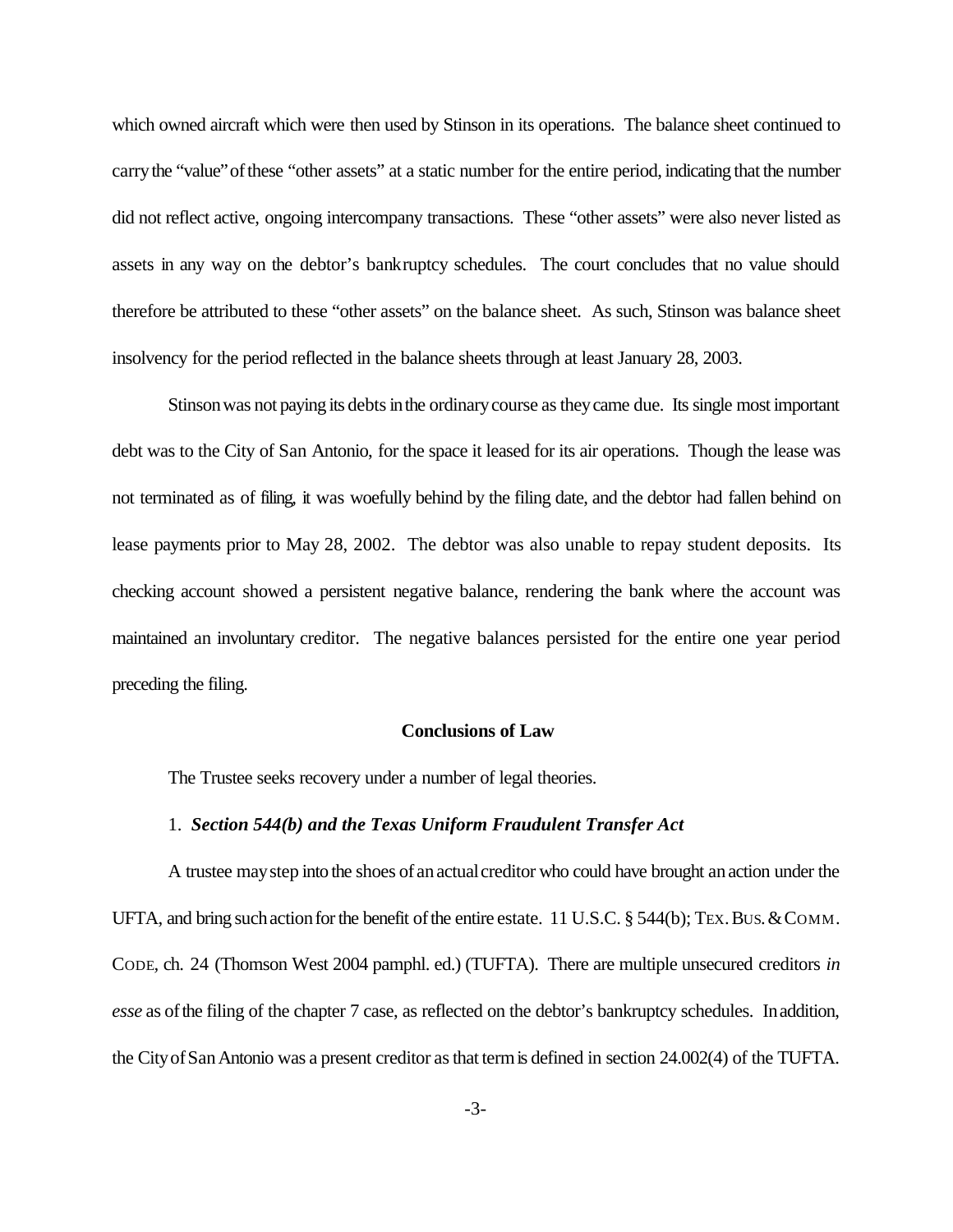The trustee's recovery is not limited by the amount of the unsecured claim of the actual creditor in question. See Acequia, Inc. v. Clinton (In re Acequia, Inc.), 34 F.3d 800 (9<sup>th</sup> Cir. 1994); *Matter of Leonard*, 125 F.3d 543 (7<sup>th</sup> Cir. 1997).

The trustee, under section 24.005, may recover a transfer made for less than reasonably equivalent value. Value is defined as either property transferred or an antecedent that is satisfied. The transfers here were draws taken by an insider of the debtor. Lowry claims that these draws were taken in exchange for his services as CEO, but the evidence fails to demonstrate that the debtor had any compensation arrangement whatsoever with Lowry. The draws were described as such by both Lowry and his office manager, and are more correctly characterized as simple withdrawals by the owner of the company by virtue of his ownership interest in the company. In other words, they were a return of equity. An expectation of a return on equity is not a claim within the meaning of TUFTA. Lowry's efforts expended on behalf of his company were the expected investment of time and energy that any entrepreneur of a closely held businessmight be expected to make. Short of an actual employment agreement, or evidence to indicate that Lowry drew a salary (such as, for example, income tax withholding by the corporation), Lowry's efforts were simply those of an entrepreneur. Thus, he did not give reasonably equivalent value in return for his draws – he simply took money out of the company because he needed it (or wanted it). So long as the company was solvent and was a going concern, that arrangement would not be particularly remarkable.<sup>1</sup> Once the company entered the zone of insolvency, the rules changed.

The debtor, during the period in question, made the transfers to aninsider, as that term is defined

<sup>&</sup>lt;sup>1</sup> Though the characterization of these draws could have independent tax consequences not addressed here.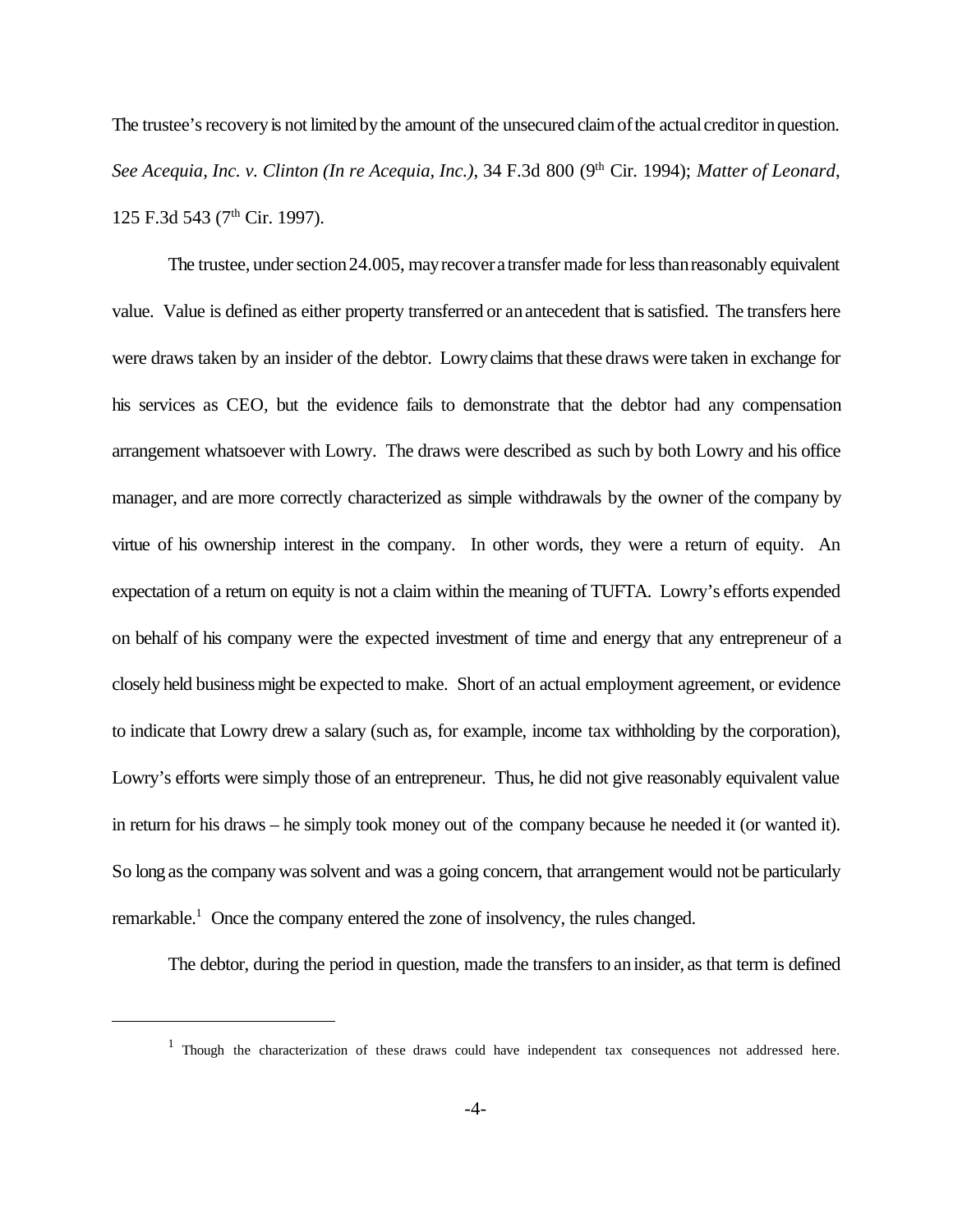in TUFTA, while the debtor was insolvent. Insolvency, for purposes of TUFTA, is present when the sub of the debtor's debts is greater than all of the debtor's assets at a fair valuation. TUFTA, § 24.003(a). The debtor's balance sheet, when the "other assets" category is subtracted out (because, at "fair value," these assets have no value), shows the debtor to have been insolvent at least through the end of January, 2003.<sup>2</sup>

A debtor is presumed to be insolvent when the debtor is generally not paying its debts as they become due. The evidence establishes that the debtor was in fact not paying its debts as they became due. The only evidence offered to rebut this testimony was that of Lowry himself, who claimed that the enterprise had a significant going concern value that he was simply not able to realize because Jefferson State Bank refused to work with him. The court does not find that evidence sufficient (or sufficiently credible) to rebut the presumption. Thus, the debtor was insolvent within the meaning of section 24.003(b) of TUFTA.

Because the debtor made transfers to an insider while it was insolvent, the transfers may be avoided under section  $24.006(b)$ , if the evidence demonstrates that the insider had reason to believe that the debtor was insolvent. The evidence so demonstrates. Lowry was well familiar with the debtor's financial conditions at all relevant times, well knew of the relationship that it had withits bank, withitslandlord, and with its related entities. Lowry had cause to believe that the debtor was insolvent, whether he actually

 $2$  Lowry suggests that the court should also add in the value of the leasehold to the City of San Antonio, as well as the claim against XL Specialty Insurance Co. The leasehold interest had no value prior to filing, however. The value that it might have had to the bankruptcy estate by virtue of the power of the trustee to assume and assign the lease via section 365(f) is a value that could not have been present as a matter of law until after the bankruptcy case was filed. No evidence was presented to indicate that the lease could have been similarly "assumed and assigned" outside of bankruptcy by the debtor pre-petition, especially in view of the significant defaults outstanding. As for the litigation, no evidence was presented that the lawsuit was in fact worth the amount alleged in the pleadings prior to the filing. The fact that the trustee is pursuing the litigation, and hopes to recover on it does not mean that, *ipso facto*, it must have been worth prior to bankruptcy what the trustee is trying to recover today.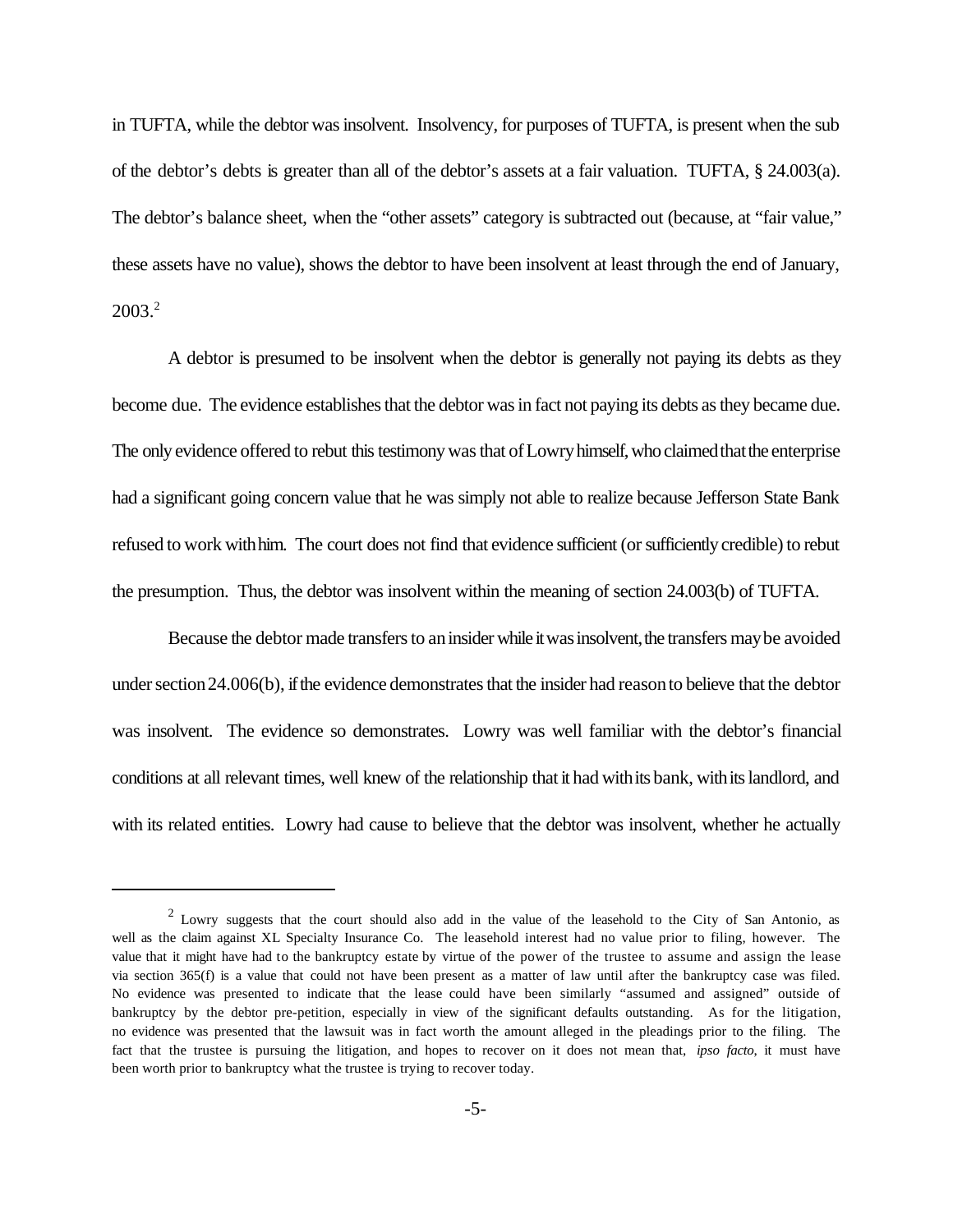chose to face that reality or not. The statute does not require a finding that he actually *knew* the enterprise was insolvent, or even that he *believed* it to be insolvent.

The transfers in question would also qualify as fraudulent under section 24.006(a) of TUFTA. As alreadynoted, Stinsondid notreceive reasonably equivalent value for the draws taken byLowrybecause Lowry did not take his draws as an employee. He took them as an owner. He was thus extracting equity from an enterprise that was insolvent.

The trustee may recover the value of the asset transferred, which in this case was at least the sum of \$85,000.

The trustee may also recover costs and reasonable attorneys' fees under section 24.013 of TUFTA. This provision became effective September 1, 2003. This litigation was initiated on August 11, 2004. The right of recovery applies to "any proceeding under this chapter [*i.e.*, chapter 24 of the Texas Business and Commerce Code]." The proceeding in question was initiated after the effective date of amendment, so section 24.013 applies.<sup>3</sup> The trustee may therefore seek, via post-trial submission, in accordance with the local rules, attorneys' fees and costs.

## 2. *Section 548*

A trustee mayavoid as fraudulent a transfer made for less than reasonably equivalent value within one year of the bankruptcy filing, if the debtor was insolvent on the date the transfer was made. 11 U.S.C. § 548(a)(1)(B)(ii). The trustee cannot establish the precise dates of the transfers in question, however.

 $3$  Lowry contends that section 24.013 could not apply because it only became effective on a date after the date of the filing of the bankruptcy case. Section 544(b) does not limit the trustee's cause of action in this way, however. The statute says that the trustee may avoid any transfer of an interest of the debtor in property "... that is voidable under applicable law by a creditor holding an unsecured claim that is allowable under section 502 of this title ..." The statute does *not* say voidable "as of the date of the commencement of the case." The court declines to add such a gloss.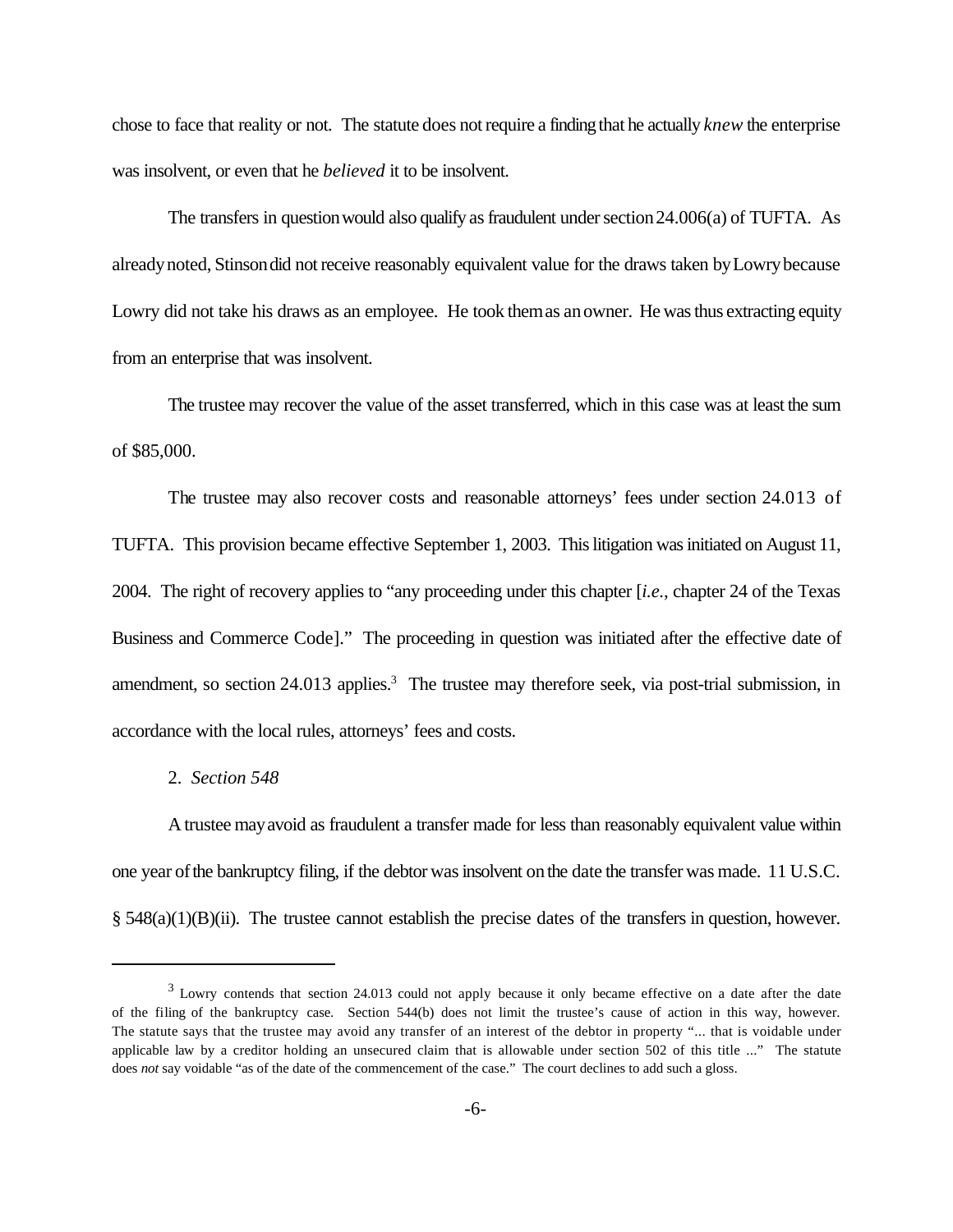What is more, only balance sheet insolvency counts for purposes of this provision. *See* 11 U.S.C. § 101(32). Thus, the court concludes that the trustee has not sustained her burden to establish a transfer under section  $548(a)(1)(B)$ .

The court also concludes that the evidence is insufficient to establishthat Lowrytook his draws with actualintent to hinder, delay, or defraud creditors. Although some evidence of some of the badges of fraud are present, the quantum of evidence presented fails to sustain the heavy burden of proof that a plaintiff must sustain to establish this cause of action.

#### 3. *Section 547*

The trustee alternatively argues that the transfers in question constitute a voidable preference under section 547(b).

If(and only if) one were to accept Lowry's contention that his "draws" constituted wages for his services to the company, then those draws would constitute preferential transfers. They are transfers of property of the debtor (*i.e.*, the debtor's cash) to Lowry, a "creditor" by virtue of the work performed, on account of an "antecedent debt" (to wit, the services rendered to the company, for which he claims entitlement to be compensated),<sup>4</sup> made within one year of filing (Lowry is an insider as that term is defined under the Bankruptcy Code), while the debtor was insolvent (the insolvency is presumed for the three months preceding the filing, and established by the evidence for the balance of the previous year), that

<sup>&</sup>lt;sup>4</sup> Lowry's contentions that the "debt" could not be antecedent because it was contemporaneous confuses the elements of the trustee's cause of action with the elements of the defendant's affirmative defenses. Contemporaneous transfer is an affirmative defense to a preference action precisely because the transaction, though substantially contemporaneous is nonetheless at least technically for an antecedent debt. A debt need not be antecedent by much to be antededent: one could borrow money for lunch in the morning and repay it in the evening. The repayment is of an antecedent debt, albeit one of only a few hours' duration.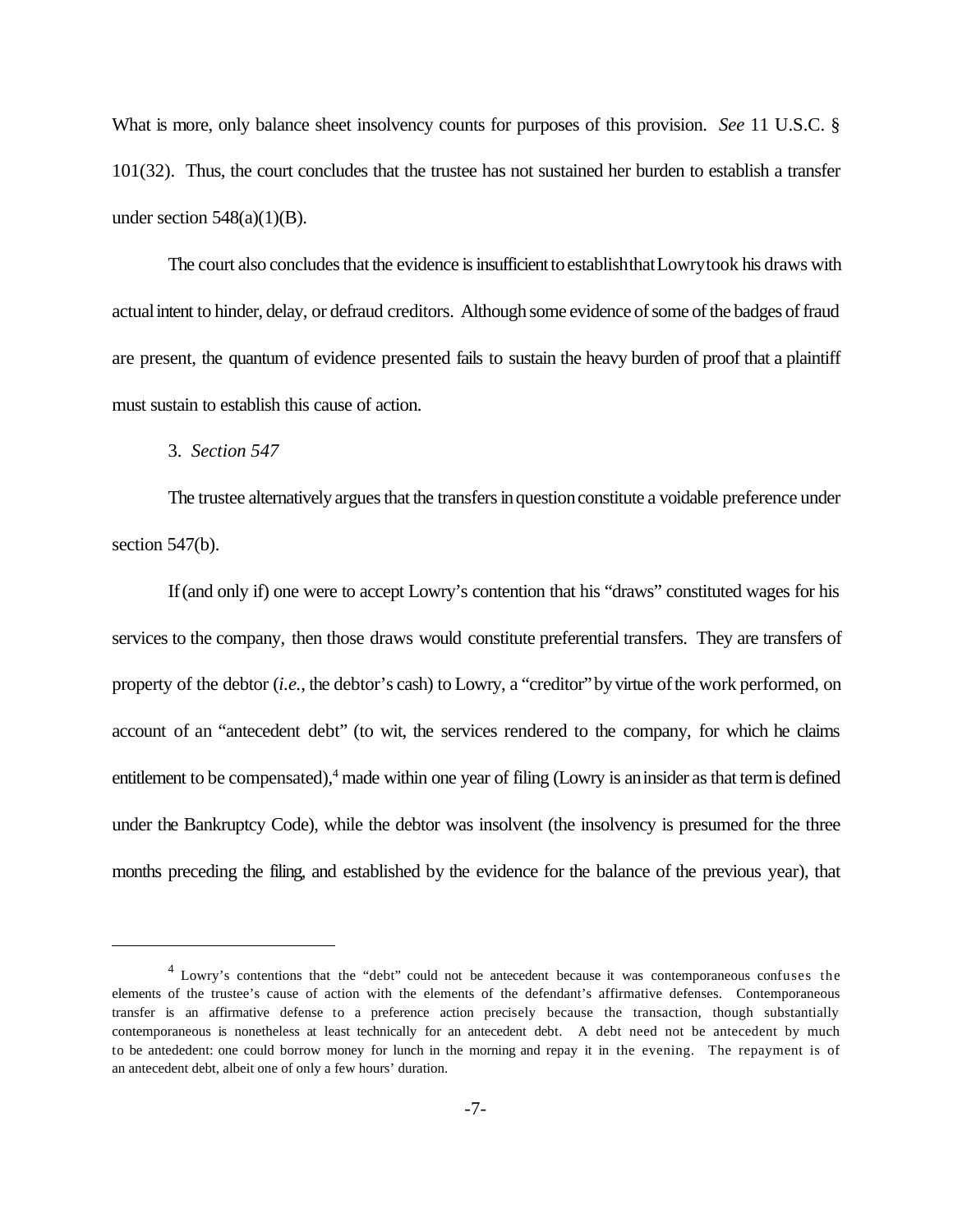enabled Lowry to receive more than he would have received in a chapter 7 distribution had he not received the draws. *See* 11 U.S.C. § 547(b).

Lowry's affirmative defense was contemporaneous transfer for new value. The evidence failed to establish this defense. Lowry never matched the draws to the actual work that he performed. He testified that he took money when he needed it, and took as much as he needed. He did not measure how much he took out by how much he had put into the company in terms of work performed. More to the point, there is insufficient evidence to match up the draws that he took to the work he says he did. Not all the draws were accounted for. Thus, the defense fails.

Thus, the court finds, in the alternative that, if Lowry is to be believed that he *was* in fact being compensated for his services as CEO, then the compensation that he took constituted a preferential transfer under section 547(b), which the estate may recover under section 550 of the Code.

# 4. *Breach of fiduciary duty*

The court concludes that the evidence presented is insufficient to establish breach of fiduciary duty on the part of Lowry.

## **Conclusion**

For the reasons stated, the court concludes that judgment should be entered in favor of the trustee under the Texas Uniform Fraudulent Transfer Act and Section 544(b) of the Bankruptcy Code for \$85,000, plus attorneys' fees and costs.

The court further concludes that judgment should be entered in favor of the defendant that the plaintiff take nothing on her causes of action under section  $548(a)(1)(B)$  of the Bankruptcy Code and for breach of fiduciary duty.